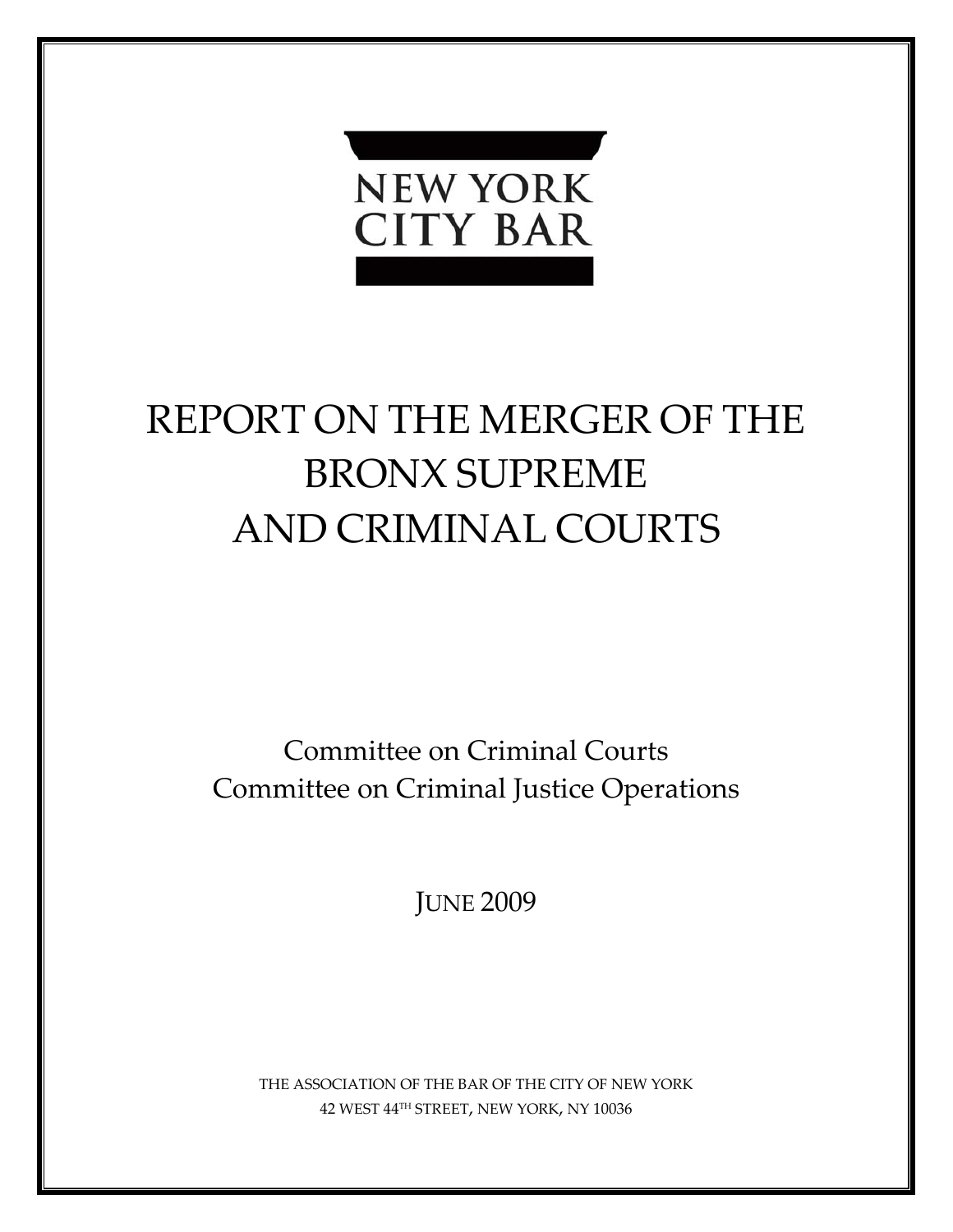## REPORT ON THE MERGER OF THE BRONX SUPREME AND CRIMINAL COURTS

Committee on Criminal Courts Committee on Criminal Justice Operations of The Association of the Bar of the City of New York

 In early 2004, Chief Judge Judith S. Kaye announced that the Supreme and Criminal Courts in Bronx County would be merged to create a new Criminal Division to handle all misdemeanor and felony cases.<sup>[1](#page-1-0)</sup> This judicial experiment was implemented in November, 2004. Prior to this, in New York City's criminal justice system all postindictment felony cases were prosecuted exclusively in the Supreme Court, and all misdemeanor cases were prosecuted exclusively in the Criminal Court of the City of New York. The stated purpose of Merger was: "to promote the administration of justice in the criminal courts in Bronx County by authorizing deployment of the judges of those courts in a manner that assures that all present and future caseload demands in such county will be met as expeditiously as possible."<sup>[2](#page-1-1)</sup>

the problem was not unique to Bronx County, the Bronx was chosen to serve as the It was generally acknowledged prior to Merger that because of the overwhelming crush of misdemeanor cases filed annually, the Criminal Court of the City of New York was staggering under an insurmountable misdemeanor trial calendar. For example, in 2003, the last full year before Merger, out of more than 40,000 misdemeanor complaints filed in Bronx County Criminal Court, only 191 misdemeanor cases were tried. While

(a) The purpose of this rule is to promote the administration of justice in the criminal courts in Bronx County by authorizing deployment of the judges of those courts in a manner that assures that all present and future caseload demands in such county will be met as expeditiously and effectively as possible.

(b) The Chief Administrator of the Courts, following consultation with and agreement of the Presiding Justice of the First Judicial Department, may by administrative order establish a Criminal Division of the Supreme Court in Bronx County. As provided by rules of the Chief Administrator promulgated pursuant to subdivision (c) of this section, such Criminal Division, when established, shall be devoted to the hearing and determination of criminal cases commenced in or transferred to the courts sitting in Bronx County.

(c) The Chief Administrator shall promulgate rules to regulate operation of the Criminal Division of Supreme Court in Bronx County. Such rules may authorize the transfer to Supreme Court in such county, for disposition in the Criminal Division thereof, of some or all classes of cases pending in the Criminal Court of the City of New York in Bronx County in which at least one felony or misdemeanor is charged therein.

<span id="page-1-0"></span> 1 Left unaffected by this decision were the civil courts located in Bronx County.

<span id="page-1-1"></span> $2^2$  The Merger was authorized by 22 NYCRR 42.1, which reads as follows:

<sup>§ § 42.1</sup> Criminal Division of the Supreme Court in Bronx County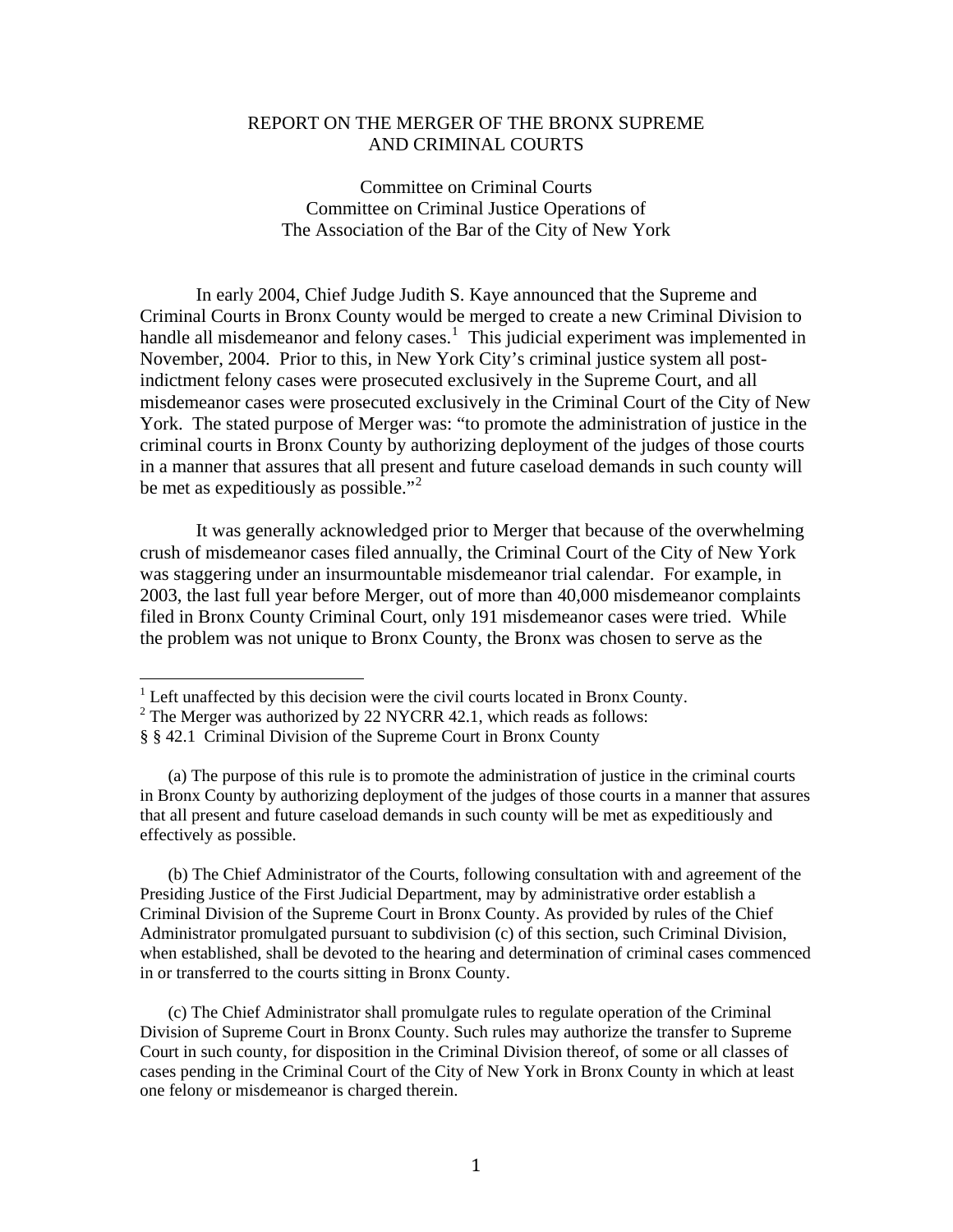judicial Petri dish for the purpose of determining whether Merger, if successful, should be extended to the other counties of New York City as well.

Merger has now been in effect for almost five years and it appears that while the program has reduced the backlog in misdemeanor trials it has had the unintended consequence of creating a far greater backlog in felony trials. This report will evaluate the stated goals of the Merger against an analysis of its actual results. It will address a statistical analysis of caseloads prior to and after Merger, the practical effects of implementing Merger, its future prospects, and a conclusion as to its effectiveness and potential expansion to other jurisdictions. This report is based upon statistics from the Office of Court Administration, and extensive interviews of members of the judiciary, prosecutors and criminal defense attorneys.

## Purpose of Merger

Merger was proposed to alleviate two problems<sup>[3](#page-2-0)</sup>. The first was that the number of misdemeanor cases pending trial had reached extraordinary levels. The numbers of cases pending will be discussed below; however, almost everyone who had occasion to appear before the Bronx Criminal Court in the days before Merger has their own horror story about the way cases in that court seemed to permanently languish. The second, and closely related, problem was the occasional circumstance in which a Supreme Court trial part would be idle, with no felony case then before it. This waste of resources -- from the trial judge otherwise able to hear a case, to the idle courtroom, court officers, clerks, and court reporter -- was difficult to justify while so many misdemeanor cases sat by, waiting for a trial part.

## Statistical Comparison of Cases Prior to and After Merger $4$

#### *Misdemeanors: Trials, Filings, Standards and Goals*

 A review of the pertinent statistics shows that since coming into effect in November, 2004, the Merger has had an impact. Misdemeanor trials that reached a verdict increased from 191 in 2003 (the last full year before Merger – this figure includes both jury and non-jury trials) to 265 in 2007 (34 jury trial verdicts, 229 non-jury trial verdicts). Further, for the time from December 31, 2007 through June 15, 2008, 159 misdemeanors had reached verdict. This represents an increase from the pre-Merger

<span id="page-2-0"></span><sup>3</sup> *New York Law Journal* February 10, 2004:

<sup>&</sup>quot;Part of the rationale is the fact that in the Bronx misdemeanor arrests have increased 71 percent over the last decade while felony filings dropped 46 percent. Chief Judge Kaye said the shift in workload from the felony courts to the misdemeanor courts is exacerbated by the "needless artificial barriers" of the current court structure. The Criminal Court and criminal division of Supreme Court are separate entities that have different judges following different procedures in the way they handle different dockets — all the while presiding over criminal cases in the same jurisdiction."

<span id="page-2-1"></span><sup>&</sup>lt;sup>4</sup> The statistics referenced, unless otherwise noted, were provided by the Office of Court Administration and are attached as an appendix hereto.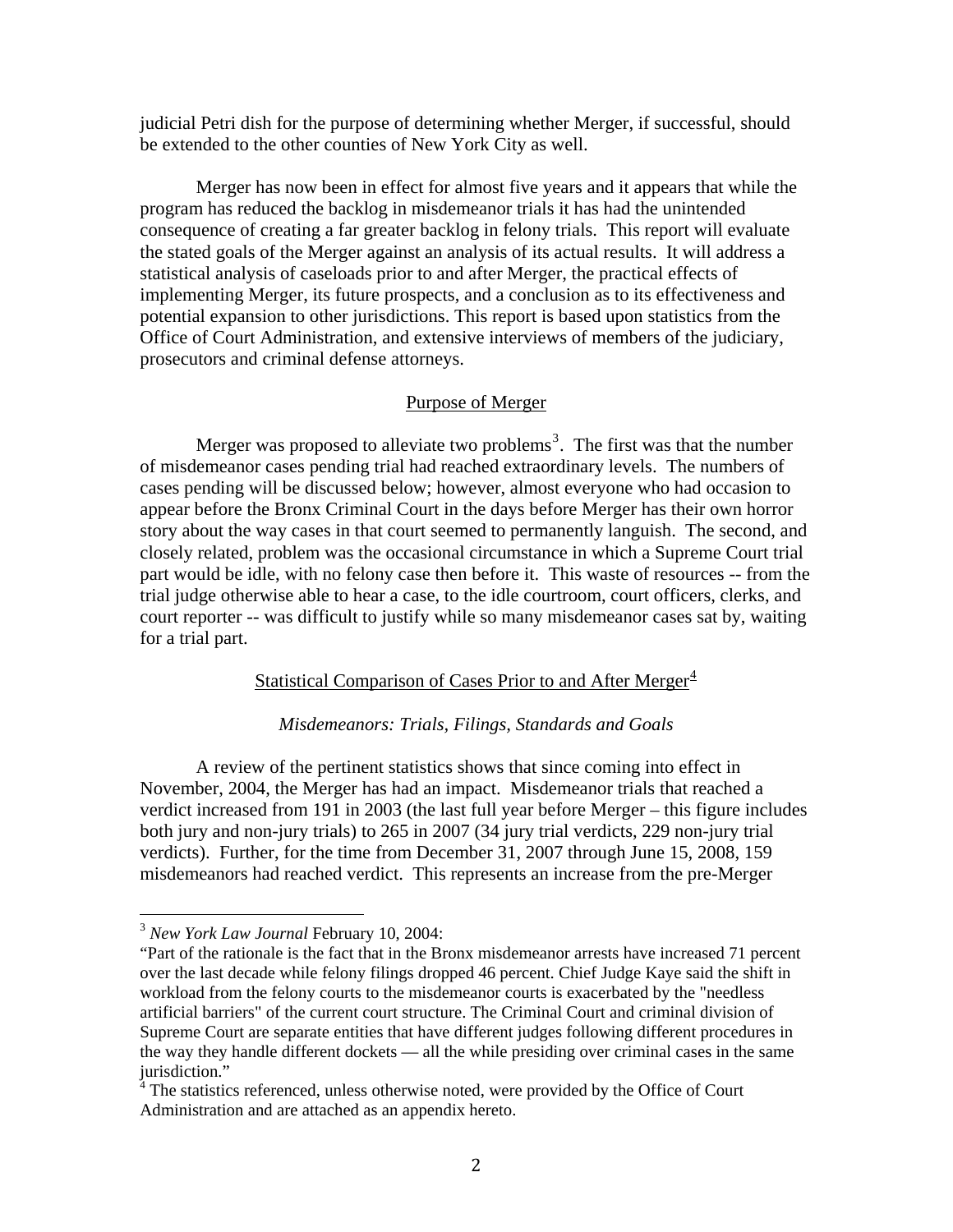Criminal Court system. It should be noted, however, that the increase in misdemeanor cases being tried to verdict is numerically small compared to the many thousands of misdemeanors reaching disposition, and the increase is almost entirely attributable to non-jury verdicts.

In any event, the Criminal Division has clearly been able to handle an increase in the number of misdemeanor cases filed. In 2004, 46,080 misdemeanors were filed. In 2007, this number increased to 56,169. Even with this increase, the number of cases over standards and goals<sup>[5](#page-3-0)</sup> has only marginally increased; on January 2, 2005, 3,757 cases were over standards and goals, and on December 30, 2007, 4,092 cases were over standards and goals. Thus, while there has been an increase in misdemeanors filed between 2004 and 2007 of 21%, there has been an increase in misdemeanors over standards and goals of only 8%.

#### *Felonies: Trials, Filings, Standards and Goals*

The positive effect of Merger on misdemeanor trials has not been duplicated with felony trials. Quite the contrary. In 2003, 317 felony trials reached a verdict (252 jury trial verdicts and 65 non-jury verdicts); 2007, 140 felony trials reached a verdict (128 jury trial verdicts and 12 non-jury verdicts). This represents a decline of 55% from the pre-Merger number.

This statistic would not be so alarming if it reflected a corresponding decrease in the number of felony prosecutions. That is not the case. In 2004, 14,236 felony complaints were filed while in 2007, 16,037 were filed; this translated into 2,697 pending indictments / SCI's as of January 2, 2005, and 3,952 as of December 30, 2007. Thus the number of felony prosecutions initiated has actually significantly increased. The rising number of indictments/SCI's running up against the decrease in felony trial capacity is reflected in the felony standards and goals statistics: On January 2, 2005, 1,417 felonies were over standards and goals (measured as being over 180 days old). On December 30, 2007, 2,300 were over standards and goals. This represents an increase of cases over standards and goals of 62%. As of June 15, 2008, the number had grown to 2,443 cases over standards and goals. Even without reference to statistics from other counties, this increase in felony cases over standards and goals in Bronx felonies is sobering.

<span id="page-3-0"></span> $<sup>5</sup>$  The Chief Administrator has established standards and goals to provide performance measures</sup> for the courts reflecting the time elapsed from case filing to disposition. Standards and Goals have been established for felony cases in the Supreme and County Courts, civil cases in the Supreme Courts, and for proceedings in the Family Courts.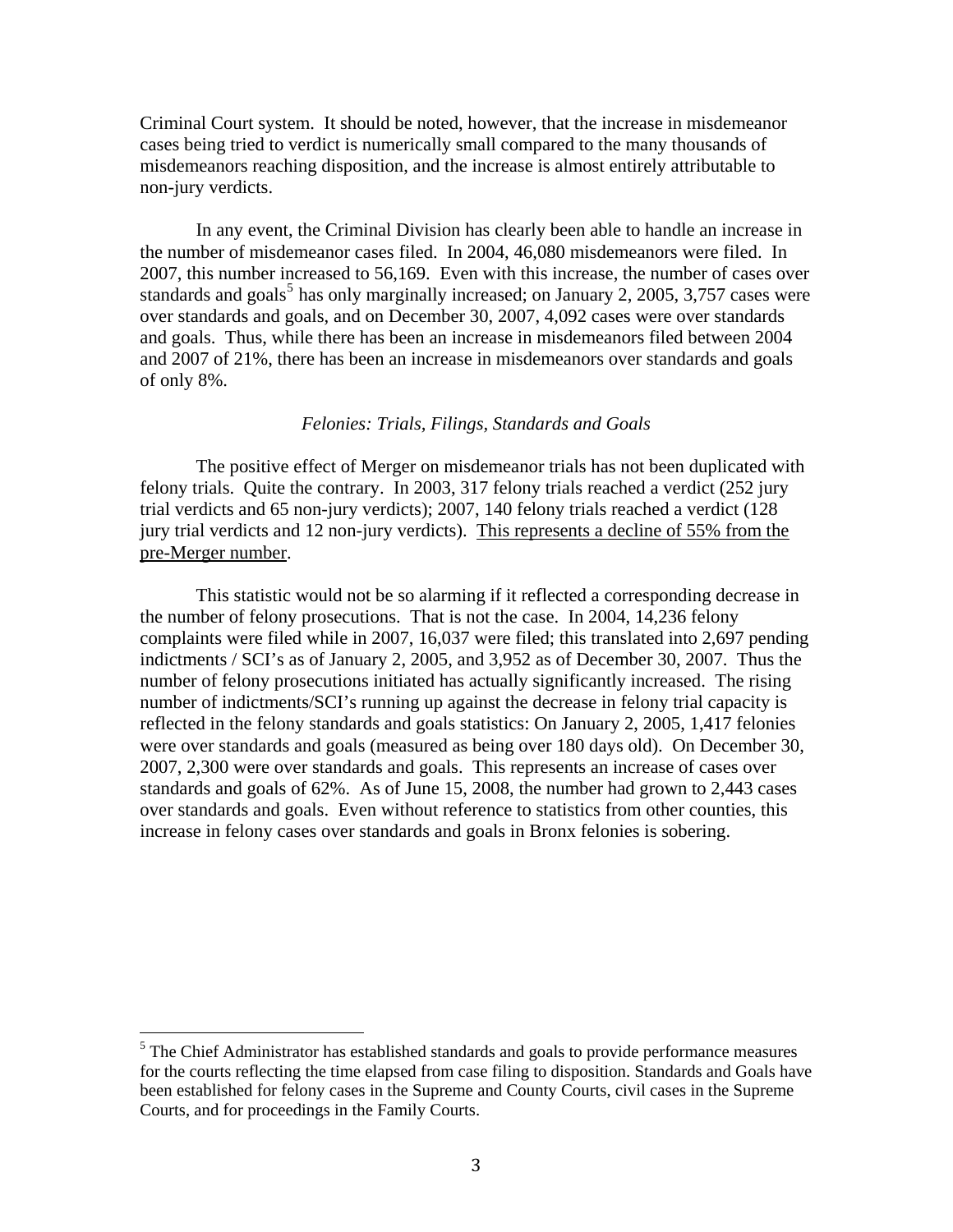## *Total Trials in Comparison[6](#page-4-0)*

 Using the numbers above, one can see that in 2003, 508 trials, misdemeanor and felonies together, went to verdict. In 2007, this number had decreased by 20%, to 403. Thus, while misdemeanors have increased and felonies decreased, overall, fewer total cases are being resolved by trial verdict, even as the number of prosecutions initiated has increased.

## Practical Difficulties of Implementing Merger

From the time it was announced in 2004, the Courts had about seven to eight months to put the Merger plan into effect. During this time, clerks from the Criminal Court and Supreme Court had to be merged, the status of the members of the bench – elected Supreme, Court of Claims, Criminal Court (both acting Supreme and Criminal Court) – and their duties and new obligations had to be resolved, over 10 unions had to be

<span id="page-4-0"></span>6 Below are statistics for trials in the Bronx, 2003-2008.

Trials (felony and misdemeanor):

Year / Trials Begun / Days on Trial / Judges on Trial / Avg. Days on Trial per Judge\*

| 2003 | 356        | 2,785 | 29 | 96 |
|------|------------|-------|----|----|
| 2004 | <b>390</b> | 2,709 | 34 | 79 |
| 2005 | 584        | 2,941 | 38 | 77 |
| 2006 | 516        | 2,620 | 29 | 90 |
| 2007 | 471        | 2,393 | 30 | 79 |
| 2008 | 484        | 2,316 | 37 | 62 |

Hearings (felony and misdemeanor):

Year / Hrgs. Begun / Days on Hrg. / Judges on Hrg. / Avg Days on Hrg. Per Judge\*

| 2003 | 753 | 1,191 | 34 | 35 |
|------|-----|-------|----|----|
| 2004 | 788 | 1,146 | 39 | 29 |
| 2005 | 953 | 1,270 | 39 | 32 |
| 2006 | 787 | 1,122 | 36 | 31 |
| 2007 | 568 | 999   | 35 | 28 |
| 2008 | 622 | 965   | 38 | 35 |

\* It should be noted that some judges were on trial or hearings for only a handful of days (e.g. newly appointed, put in a trial part only a few days before the end of the calendar year, volunteered to conduct a trial outside of normal calendar part, etc.). For example, in 2003, five judges were responsible for 91 of the 2,785 total days on trial. It should be kept in mind that while the average above is a mean average, most of those judges engaged in trial parts averaged between 100-150 trial days a year; for hearings the number fluctuates between 40 and 70 days a year.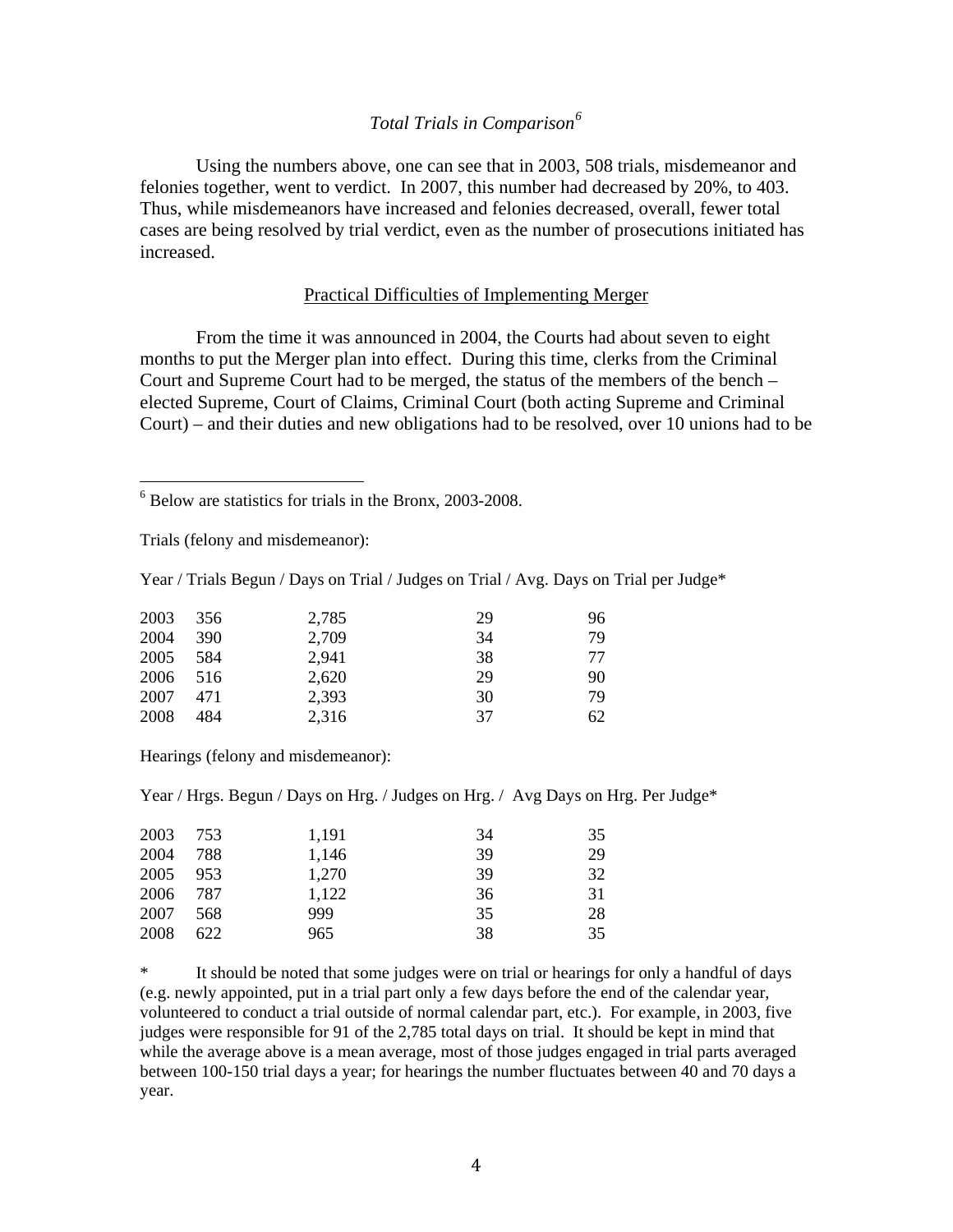coordinated, duties of Supreme Court and Criminal Court court reporters had to be arranged, and a host of other issues had to be resolved.

While such difficulties were anticipated, other difficulties, not foreseen – and often unforeseeable – emerged. A description of some of the more prominent difficulties follows.

## *More Misdemeanor Arrests*

As described above, more misdemeanors have been filed in recent years.<sup>[7](#page-5-0)</sup> Although the ability to get these cases to trial has improved, as has the ability to promptly resolve these cases (as evidenced by the much lower growth in standards and goals as compared to filings), this increase has necessarily placed a burden on the system. With this increase, and without a corresponding increase in judicial resources to handle this increased caseload, increases in the numbers of cases over standards and goals do not necessarily reflect a shortcoming of the Merger concept. Further, as the same judicial resources must handle felonies and misdemeanors, this increase in misdemeanors necessarily means that felonies are affected by the increase also.

#### *Judicial Attrition*

When put into effect, there were a total of 48 judges assigned to the newly merged Criminal Division.<sup>[8](#page-5-1)</sup> As of June, 2008, this number had been reduced to 40. The number of judges has been supplemented with visiting judges from Westchester County, and further by judges assigned exclusively to handle arraignments.

include time for vacations. However, not only has the absolute number of judges decreased, another Mergercreated factor has reduced the number of available judges. Many of those who were Acting Supreme Court Justices prior to Merger were on schedules with reduced requirements for covering night and weekend sessions; with the Merger, all Criminal Court judges were raised to Acting Supreme Court status, and all Acting Supreme Court Justices equally share weekend and night duties.<sup>[9](#page-5-2)</sup> As a result, many of these judges are taken out of circulation for felony trial assignments the week before a week of night duty so as to avoid having a week's hiatus in the trial. With the number of Criminal Court judges available, these judges have to work roughly two weeks of night duty per year, making them unavailable to hear felony cases for four weeks every year. This does not

<span id="page-5-0"></span> $<sup>7</sup>$  In statistics prepared by the New York City Police Department, misdemeanor arrests since 1990</sup> have increased every year, and in 2007 the number of misdemeanor arrests had increased by 89.5% from 1990 levels; conversely, violent crime arrests, by 2007, had decreased by 72.7% from 1990 levels.

<span id="page-5-1"></span><sup>&</sup>lt;sup>8</sup> Most of the information in the section was provided by the office of the Bronx Criminal Division Administrative Judge.

<span id="page-5-2"></span><sup>&</sup>lt;sup>9</sup> Although the Acting Supreme Court Justices would work night and weekend duty prior to Merger, they were on a schedule that involved far fewer assignments to this duty than those judges who remained on the Criminal Court bench.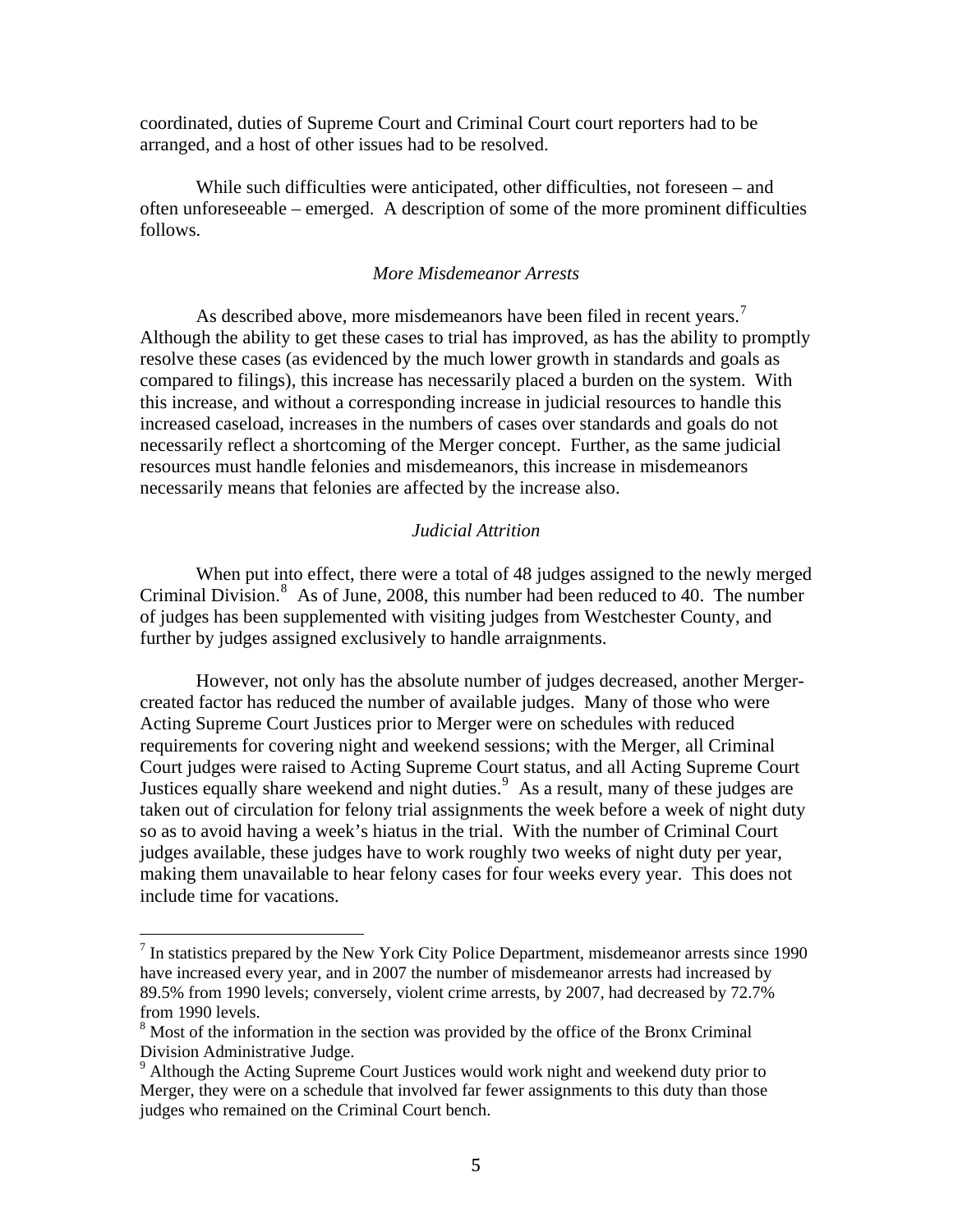Given the obligations of covering nights and weekends, and allotting time for vacations, a total number of 40 judges has the practical effect of reducing the effective number of judges available to staff the court parts of the Criminal Division to between twenty and twenty-five. The diminution in the number of available judges is curious given the stated importance to OCA of the Merger project. (It is unfortunate that greater use of Judicial Hearing Officers has not been made to help compensate for this loss. Going forward, attention should be given to using this resource to alleviate the reduction in judges in the Bronx.)

#### *Physical Plant*

A refrain from many judges was that a major difficulty in implementing the Merger was the very simple fact that the courthouses at the time of its implementation, the Criminal Court building, located at 215 East 161 Street, and the Supreme Court building, located at 851 Grand Concourse, did not have adequate facilities to hear trials. Several courtrooms at the 215 building had to have jury boxes specifically built for them, while others were too small to have a venire at all. Other courtrooms could accommodate trials, but were too small to have more than two counsel tables, one for the prosecution and one defendant, thereby preventing multi-defendant trials from being heard in that courtroom.

Many of these plant problems have been remedied by the opening of the new Hall of Justice. Even so, the Hall of Justice was designed prior to Merger, and thus was built to house only Supreme Court parts. This has caused problems with such simple matters as controlling the inflow of visitors to the courthouse as they are being screened through security. Another problem has been the relative lack of prisoner elevators to get defendants to the courtrooms, whether for a trial or regular docket part.

## *Prestige of Supreme Court*

 Although next to impossible to quantify in any meaningful way, many members of the bench and bar who were interviewed, and who practiced in the Bronx before Merger, stated that the prestige of appearing before the Supreme Court parts has, regrettably, been lost. In the bifurcated, Criminal Court / Supreme Court system, many said that practitioners treated Supreme Court proceedings with greater solemnity, and better preparation.

## The Bronx Merger's Future Prospects

#### *Trial Selection*

 As detailed above, Merger has allowed for a greater number of misdemeanors to be resolved through trial, but has resulted in fewer felony cases going to trial, along with a decline in the total number of cases, felony or misdemeanor, reaching a trial verdict. The staff of the Administrative Judge reported that it has been undertaking modifications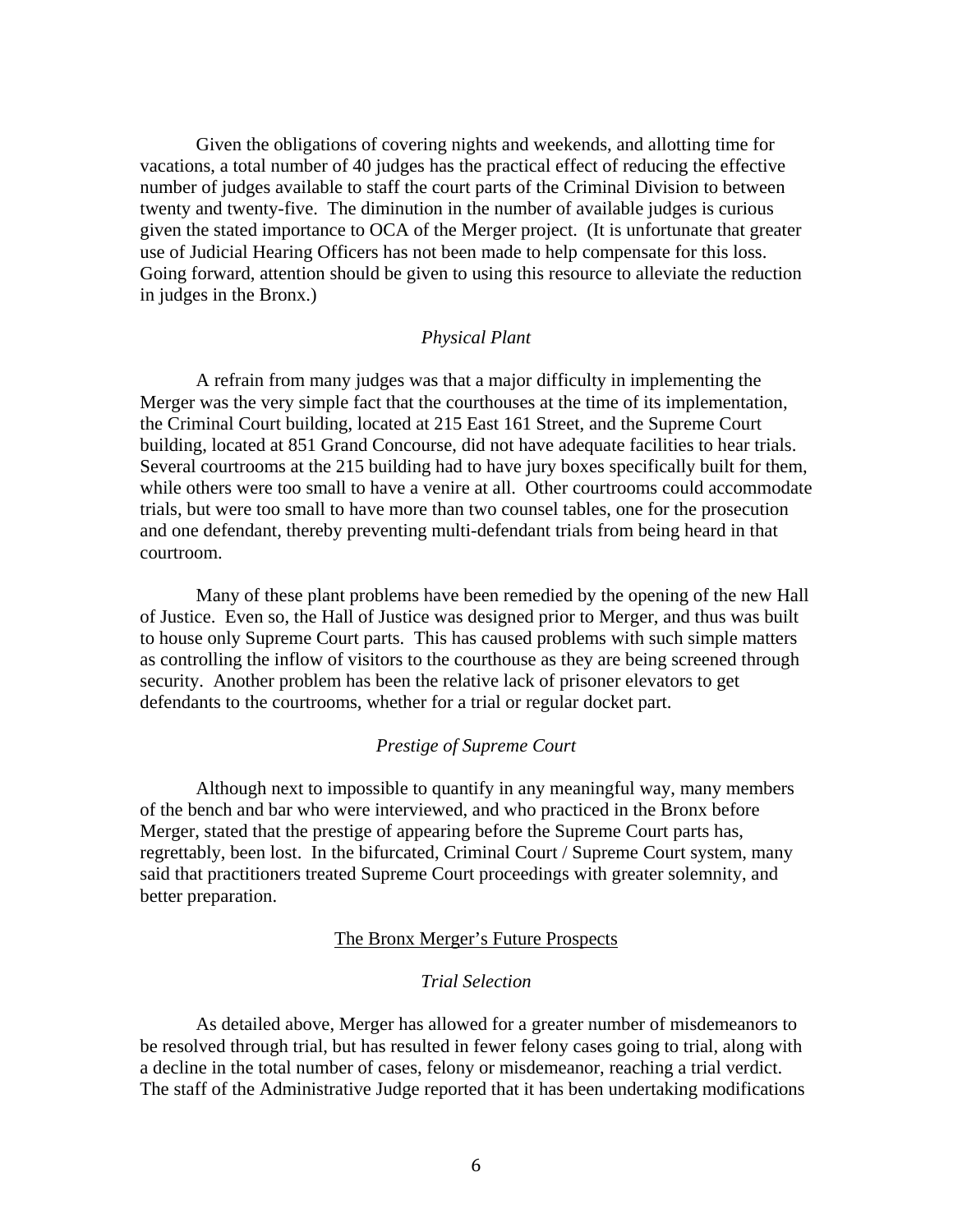in the arrangements by which trials are selected to be sent to the trial parts. Rather than simply sending out the first case that is ready to go to trial, a greater system of triage is reportedly being used to make sure older felonies are being secured trial parts, and also steps are being taken to ensure that cases are being sent to the appropriate parts (*e.g.* more complicated cases will be sent to more experienced trial judges, etc.).

## *Judicial Resources*

 The number of judges in the Bronx is a matter of essential concern to the future prospects for the Merger project. In remarks before a combined meeting of the Committees on Criminal Courts and Criminal Justice Operations of the Association of the Bar of the City of New York, Bronx District Attorney Robert T. Johnson stated that while the program has been very effective in reducing the backlog of misdemeanor cases, an increase in the number of judges assigned to the Bronx would be essential for the Merger to reach its potential. This was a comment echoed in many interviews with members of the Bronx Criminal Division bench. With adequate staffing, the problems of coverage during nights, weekends and vacations should not pose any problem for the efficient management of the court system. Without proper staffing, Merger could never succeed. It should also be noted that the return to more frequent night and weekend duty among members of the bench has created turmoil. Some effort to obviate this effect would not only return more seasoned judges to being available to hear trials, but it would also restore some of the prestige earned after years of serving as an Acting Supreme Court Justice.

## CONCLUSIONS & RECOMMENDATIONS

 According to the Constitution of the State of New York, there is a unified court system in effect in this state.<sup>[10](#page-7-0)</sup> New York's court system nevertheless has ten different trial courts. These include the Civil Court of the City of New York, the Criminal Court of the City of New York, District Courts (located in Nassau County and five western towns of Suffolk County), City Courts, Town and Village Courts, the Supreme Court, County Courts, Family Courts, Surrogate's Courts, and the Court of Claims.<sup>[11](#page-7-1)</sup>

<span id="page-7-0"></span><sup>&</sup>lt;sup>10</sup> New York Constitution, Art. 6, Section 1.

<span id="page-7-1"></span><sup>&</sup>lt;sup>11</sup> The method of election or appointment to these respective courts is as follows:

<sup>1)</sup> Civil Court of the City of New York – elected to 10 year terms

<sup>2)</sup> Criminal Court of the City of New York – appointed by the Mayor of New York City to 10 year terms

<sup>3)</sup> District Court – elected to 6 year terms

<sup>4)</sup> City Court – either elected or appointed, depending on locality; full time judges serve 10 year terms, part time 6

<sup>5)</sup> Town and Village Courts – elected to 4 year terms (majority non-attorneys)

<sup>6)</sup> Supreme Court – elected to 14 year terms

<sup>7)</sup> County Court – elected to 10 year terms

<sup>8)</sup> Family Court – outside New York City, elected to 10 year terms, inside appointed by the Mayor of New York City to 10 year terms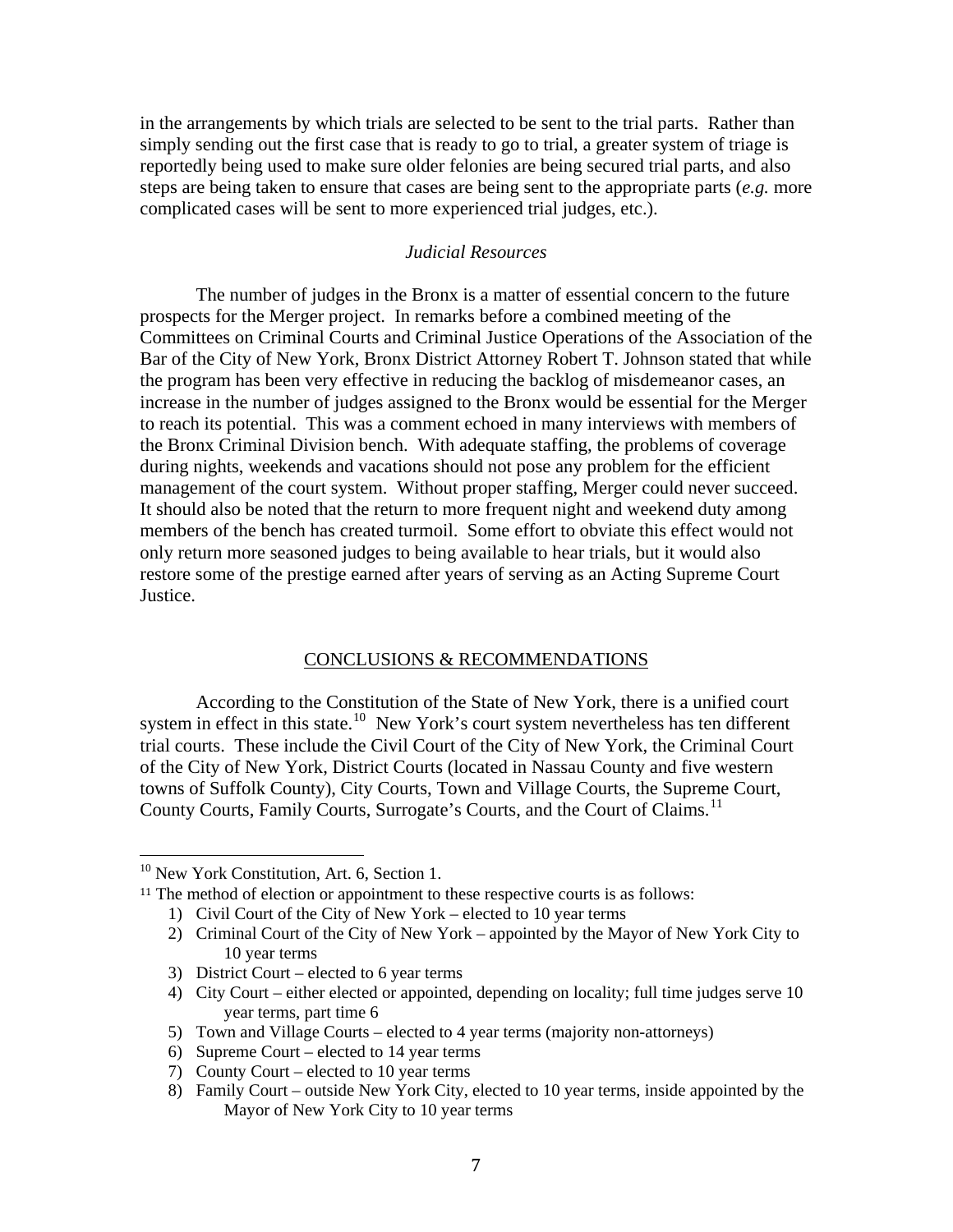man runneth not to the contrary."<sup>13</sup> Calls for a merger of the trial courts are far from new.<sup>[12](#page-8-0)</sup> Calls for judicial reform have been loud and constant, but difficult to gain traction. In 2006, *The New York Times* ran a detailed exposé of the town and village court system, which prompted a commission to review the operations of these courts and the challenges presented by the fact that many of the judges in those courts are not lawyers. A great part of the difficulty in addressing the current structure of the New York Court system is the fact that many of its parts have been in existence since, to use that immemorial phrase, "the memory of

9) Surrogate's Court – elected to 10 year terms in each county outside New York City, and to 14 year terms in all New York City counties

<u> 1989 - Andrea San Andrea San Andrea San Andrea San Andrea San Andrea San Andrea San Andrea San Andrea San An</u>

10) Court of Claims – appointed by the Governor, with the advice and consent of the Senate, to 9 year terms

<span id="page-8-0"></span><sup>12</sup> *New York Times*, November 29, 1983:

City Judges Urge Merger of Courts

The associations representing New York City's Civil and Criminal Court judges called yesterday for creation of a single-tier state trial court system to eliminate fragmentation and duplication of court resources.

A merger of all state trial courts would save money and eliminate the need to name more judges, said a report released by the associations.

It said there was ''a constant transfer of litigation from one court to another and no single forum in which the entire dispute can be resolved.''

In a statement, the associations noted that the present system ''has created six separate trial courts within the City of New York and many more elsewhere in the state.''

The report was prepared by a joint committee of the Board of Judges of the Civil Court of the City of New York and the Association of Judges of the Criminal Court of the City of New York.

<sup>13</sup> In a lecture presented on December 5, 1985 at a seminar on the Unified Court System entitled, *A Short History of the New York State Court System*, Marc Bloustein, Deputy Counsel, New York State Office of Court Administration, detailed the following:

Since 1962, section 1 of Article VI of the New York State Constitution has proclaimed to all that "[t]here shall be a [U]nified [C]ourt System for the [S]tate." In spite of this confident and unequivocal command, legislators, lawyers, judges and others involved in the administration of justice are still wrestling with one another in an effort to give it meaning. The court merger debate, the pros and cons of which you will hear later this morning, is but the latest round in this wrestling match.

Rather than attempt to give you my own personal concept of a Unified Court System, I think it might be instructive were I to chronicle for you significant historical events that have combined to produce our court system -- whether it be unified or otherwise.